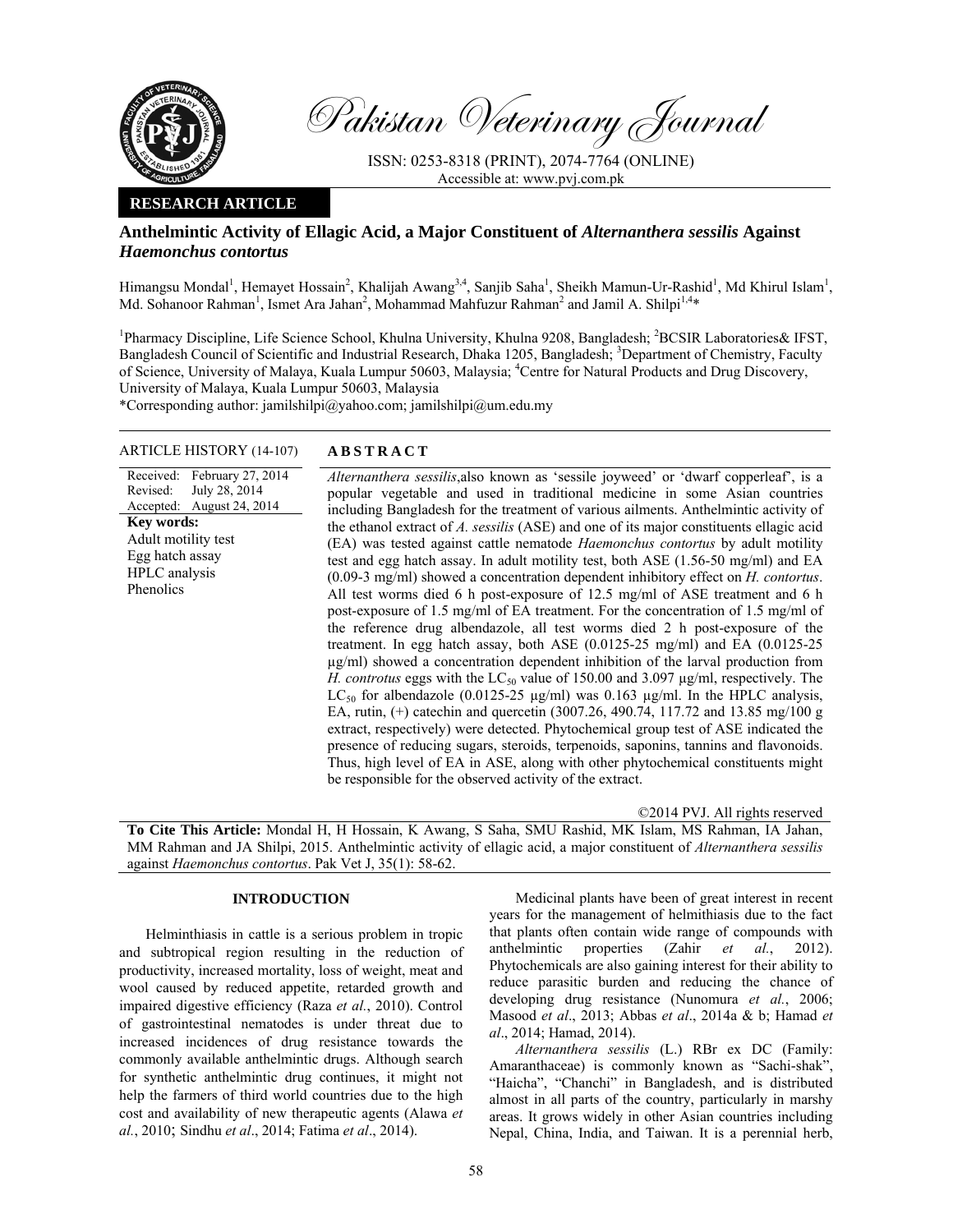usually rooting near the nodes and sometimes ascending. It has white flowers which usually appear between December to March. Although it is considered as an obnoxious weed in some parts of the world, the plant is used as a popular vegetable in the rural areas of Asia. The plant is used in the management of diarrhoea, helminthiasis, malaria, night blindness, post-natal complaints and dysentery. It can eliminate laziness, tiredness and sleep after eating. It produces anthelmintic action when the plant juice is taken in empty stomach with two spoons of warm water (Ghani, 1998). The plant is reported to possess antimicrobial, wound healing (Jalalpure *et al.*, 2008), cytotoxic (Balasuriya and Dharmaratne, 2007), antioxidant (Borah *et al.*, 2011), antipyretic (Nayak *et al.*, 2010), hematinic (Arollado and Osi, 2010), hepatoprotective (Lin *et al.*, 1994) and antiinflammatory (Sahithi *et al.*, 2011) properties. Previous phytochemical investigations revealed that the plant contains lupeol, stigmasterol, *β*-sitosterol, handianol, campesterol, *α* and *β*-spinasterol, 24-methylenecycloartanol, cycloeucalenol, 5*α*-stigmasta-7-enol (Sinha *et al.*, 1984).

As a part of our research with the aim of identifying locally available medicinal plants with anthelmintic property, we describe herein the anthelmintic property of *A. sessilis* and that of ellagic acid (EA), one of the major phenolic constituents of this plant.

#### **MATERIALS AND METHODS**

**Plant material and extraction:** Several whole plants of *Alternanthera sessilis* were collected from Gopalgonj, Bangladesh, during October, 2011. A voucher specimen (DACB 36542) of the plant was lodged in the Bangladesh National Herbarium, Dhaka, Bangladesh, for authentication. The powdered plant material (270 g) was macerated in ethanol for a week with occasional stirring. Upon filtration, the solvent was dried under reduced pressure in rotary vacuum evaporator to get the crude ethanol extract (ASE) (yield: 5.3% of dried plant material).

### *In vitro* **anthelmintic assay**

**Adult motility test:** Live adult *H. contortus* were collected from freshly slaughtered cattle at local abattoirs of Gallamari, Khulna and kept in 0.9% phosphatebuffered saline (PBS) of pH 7.4 at the temperature of 37±1ºC.The nematodes, divided into groups (*n*=10) were treated with ASE (50-1.56 mg/ml) and albendazole (1.5 mg/ml). Control group received 1.0% tween-80 in PBS (Badar *et al.*, 2011). Ellagic acid (Sigma-Aldrich) was tested within the concentration range of 3-0.09 mg/ml. To assist EA to go into solution, it was first dissolved in 40 µl of 0.1 N KOH with further equilibration with phosphate buffer saline. The worms were checked every 2 h for a period of 8 h. Finally, the treated and control worms were placed in lukewarm PBS to assess the restoration of motility.

**Egg hatch assay:** Eggs harvested from female worms of *H. contortus* were resuspended in deionized water and the number of eggs estimated in a 50 µl sample was adjusted to 100-150 eggs/ml. Test wells containing 1 ml of the egg suspension were exposed to serially diluted different concentrations of ASE (25-0.0125 mg/ml) and EA (25- 0.0125 µg/ml), while the positive control and control group contained albendazole (25-0.0125 µg/ml) and 1.0% tween-80 in distilled deionized water, respectively. After an incubation period of 48 h, Lugol's iodine solution was added. Number of unhatched eggs and first stage larvae were counted in each well to determine the effect of the treatments. The  $LC_{50}$  was determined using LdP line probit analysis software (USA) (Badar *et al.*, 2011).

# **Phytochemical investigation**

**Group test:** Phytochemical group test was performed to detect the presence of reducing sugars, alkaloids, steroids, tannins, glycosides, gums/carbohydrates, flavonoids and saponins (Habib, 1980; Harborne, 1998).

**HPLC analysis for phenolic constituents:** HPLC analysis was carried on a Dionex Ultimate 3000 Rapid Separation LC (RSLC) system (Thermo Fisher Scientific Inc., MA, USA), equipped with quaternary rapid separation pump (LPG-3400RS), Acclaim®  $C_{18}$  (4.6×250) mm; 5  $\mu$ m) column (Dionex, USA) and rapid separation photodiode array detector (DAD-3000RS). For the preparation of calibration curve, a standard stock solution was prepared in methanol containing gallic acid, vanillic acid, (+)-catechin, (-)-epicatechin, *p*-coumaric acid, rutin, ellagic acid (20  $\mu$ g/ml each), caffeic acid (8  $\mu$ g/ml) and quercetin (6 µg/ml). The standards were purchased from Sigma-Aldrich. For the extract, a solution of ASE was prepared in methanol having the concentration of 5 mg/ml (Sakakibara *et al.*, 2003; Islam *et al.*, 2014).

**Statistical analysis:** The statistical analysis of the results of adult motility test was performed by student's t-test while that of HPLC was performed using one way analysis of variance (ANOVA) followed by Dunnett's test using SPSS 11.5.

#### **RESULTS**

**Adult motility test:** The extract showed a concentration dependent anthelmintic activity when tested on live nematodes of *H. contortus* and the results were statistically significant (P<0.05). The highest activity was observed at 4 h for the concentration of 50 mg/ml. All the test worms died within the observation period of 8 h for the concentration of 12.5 mg/ml and above. For EA, 100% death occurred for 1.5 and 3 mg/ml. Albendazole, reference drug used in this assay, caused 100% death of the test worms at 2 h for the concentration of 1.5 mg/ml while no death was recorded in control group (Table 1).

**Egg hatch assay:** In egg hatch assay, both ASE and EA showed a concentration dependant ovicidal activity on the eggs of *H. contortus*. The LC<sub>50</sub> of ASE and EA observed at 150.00 and 3.097 µg/ml, respectively, while that of albendazole, used as the reference standard was 0.163 µg/ml.

**Phytochemical group test:** The phytochemical group test indicated the presence of reducing sugars, steroids, terpenoids, saponins, tannins and flavonoids (Table 2).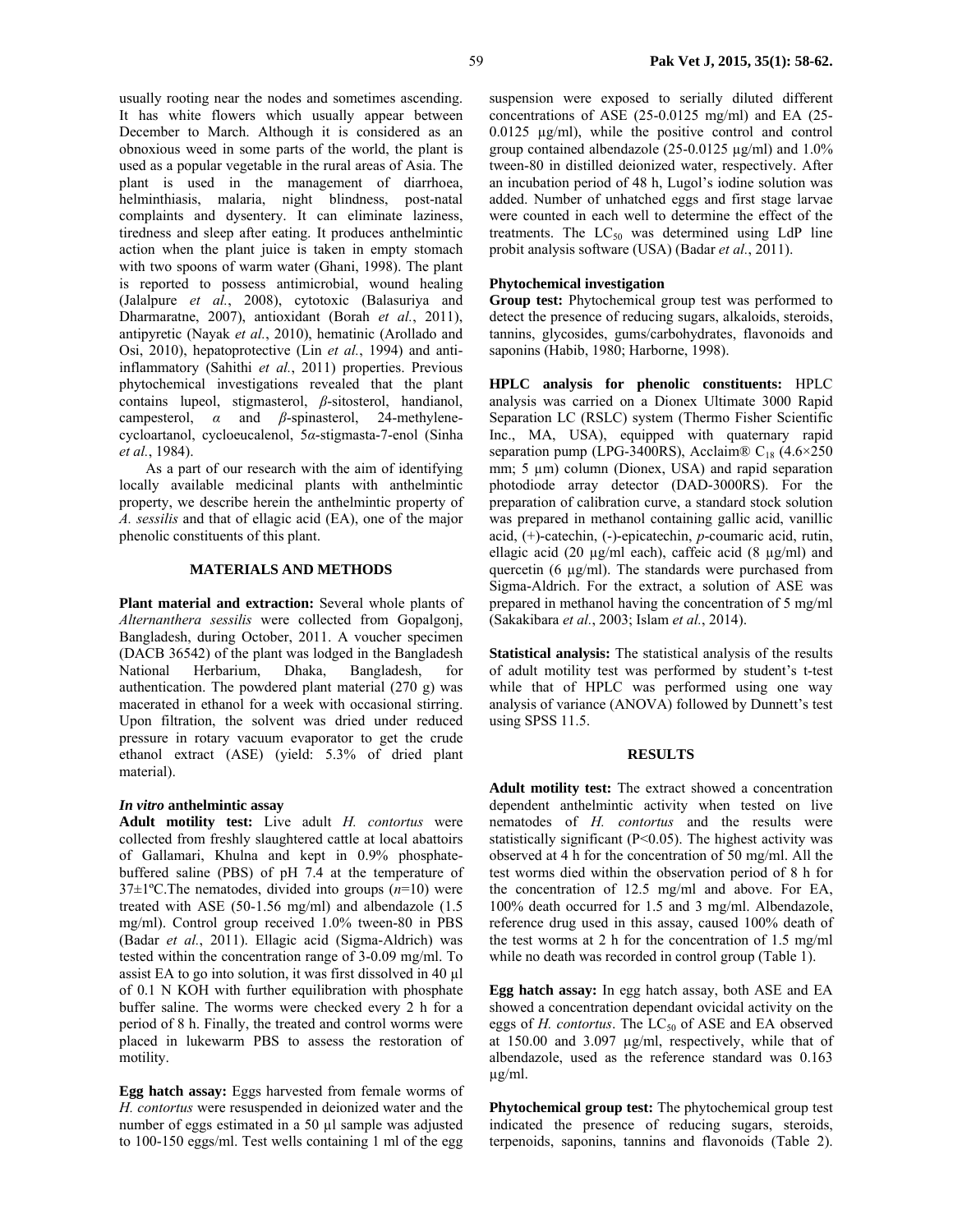**Table 1:** Effect of *A. sessilis* extract and ellagic acid on survival of *H. contortus*

| Treatment    | Conc. (mg/ml) | Mean no of dead worms at different hour of experiment |                              |                              |                               |                              |
|--------------|---------------|-------------------------------------------------------|------------------------------|------------------------------|-------------------------------|------------------------------|
|              |               | 0 h                                                   | 2 <sub>h</sub>               | 4 h                          | 6 h                           | 8 h                          |
| Control      |               | $0.00 + 0.00$                                         | $0.00 + 0.00$                | $0.00 + 0.00$                | $0.00 + 0.00$                 | $0.00 + 0.00$                |
| A. sessilis  | 50            | $0.00 + 0.00$                                         | $8.33 \pm 0.41$ <sup>a</sup> | $10.00 \pm 0.00^a$           | $10.00 \pm 0.00^a$            | $10.00 \pm 0.00^a$           |
|              | 25            | $0.00 + 0.00$                                         | $6.67 \pm 0.41$ <sup>a</sup> | $9.00 \pm 0.71$ <sup>a</sup> | $10.00 \pm 0.00^a$            | $10.00 \pm 0.00^a$           |
|              | 12.5          | $0.00 + 0.00$                                         | $5.00 \pm 0.71$ <sup>a</sup> | $7.33 \pm 0.41$ <sup>a</sup> | $9.33 \pm 0.41$ <sup>a</sup>  | $10.00 \pm 0.00^a$           |
|              | 6.25          | $0.00 + 0.00$                                         | $4.00 \pm 0.71^b$            | $5.33 \pm 0.41$ <sup>a</sup> | $7.33 \pm 0.41$ <sup>a</sup>  | $9.33 \pm 0.41$ <sup>a</sup> |
|              | 3.13          | $0.00 + 0.00$                                         | $1.67 \pm 0.41^b$            | 4.00 $\pm$ 0.71 <sup>b</sup> | $5.67 \pm 0.41$ <sup>a</sup>  | $7.67 \pm 0.41$ <sup>a</sup> |
|              | l.56          | $0.00 + 0.00$                                         | $0.00 + 0.00$                | $1.67 \pm 0.41^b$            | $3.33 \pm 0.41$ <sup>a</sup>  | $5.33 \pm 0.41$ <sup>a</sup> |
| Ellagic acid |               | $0.00 + 0.00$                                         | $5.33 \pm 0.41$ <sup>a</sup> | $7.00 \pm 0.71$ <sup>a</sup> | $10.00 \pm 0.41$ <sup>a</sup> | $10.00 \pm 0.00^a$           |
|              | ۱.5           | $0.00 + 0.00$                                         | $2.33 \pm 0.41$ <sup>a</sup> | $5.00 \pm 0.71$ <sup>a</sup> | $7.33 \pm 0.82$ <sup>a</sup>  | $9.67 \pm 0.41$ <sup>a</sup> |
|              | 0.75          | $0.00 + 0.00$                                         | $0.33 \pm 0.41$              | $1.33 \pm 0.41$ <sup>c</sup> | $4.67 \pm 0.41$ <sup>a</sup>  | 7.00±0.00 <sup>a</sup>       |
|              | 0.38          | $0.00 + 0.00$                                         | $0.00 + 0.00$                | $0.00 + 0.00$                | $1.33 \pm 0.41^b$             | $3.67 \pm 0.82^b$            |
|              | 0.19          | $0.00 + 0.00$                                         | $0.00 + 0.00$                | $0.00 + 0.00$                | $1.66 \pm 0.82$               | $3.33 \pm 0.82^b$            |
|              | 0.09          | $0.00 + 0.00$                                         | $0.00 + 0.00$                | $0.00 + 0.00$                | $0.00 + 0.00$                 | $0.67 \pm 0.41$              |
| Albendazole  | ۱.5           | $0.00 \pm 0.00$                                       | $10.00 \pm 0.00^a$           | $10.00 \pm 0.00^a$           | $10.00 \pm 0.00^a$            | $10.00 \pm 0.00$             |

Results expressed as mean±SE (All experiments done in triplicate with n=10, SE: standard error); Student's t-test, <sup>a</sup>P<0.01, <sup>t</sup>P<0.01, <sup>c</sup>P<0.05 vs. control.

**Table 2:** Effect of *A. sessilis* extract and ellagic acid on egg hatch assay of *H. contortus*

| Treatment $(n=3)$ | $LC_{50}$    | Regression values and correlation of    |  |  |
|-------------------|--------------|-----------------------------------------|--|--|
|                   | $(\mu$ g/ml) | regression                              |  |  |
| A. sessilis       | 150.00       | $y = 8.8846x - 23.5$ , $R^2 = 0.9482$   |  |  |
| Ellagic acid      | 3.097        | $y = 8.4336x - 14.848$ , $R^2 = 0.9257$ |  |  |
| Albendazole       | 0.163        | $y = 9.542x - 26.439$ , $R^2 = 0.9419$  |  |  |

Using simple linear regression equation,  $y=mx+c$ , where y: y points, x: x points, *m*: gradient, c: vertical intercept, and R<sup>2</sup>: Pearson correlation coefficient.

**Table 3:** Group test for *A. sessilis* extract

| Test for phytochemical<br>group | Reagent                                         | Results   |
|---------------------------------|-------------------------------------------------|-----------|
| Reducing sugar                  | Fehling's test                                  | $\ddot{}$ |
|                                 | Benedict's test                                 | $\ddot{}$ |
| Alkaloid                        | Mayer's test                                    |           |
|                                 | Dragendorff's test                              | $\ddot{}$ |
| Steroid and terpenoid           | Salkowski's test                                | $\ddot{}$ |
|                                 | Libermann-Burchard reagent                      | $\ddot{}$ |
| Tannin                          | Ferric chloride test                            | +         |
| Glycoside                       | Keller Killiani test (cardiac<br>glycoside)     |           |
|                                 | Borntrager's test<br>(anthraquinone glycosides) |           |
| Gum/Carbohydrate                | Molish's test                                   |           |
| Flavonoid                       | Shinoda test                                    | +         |
|                                 | Alkaline reagent test                           | +         |
| Saponin                         | Frothing test                                   | +         |

 $+$  Indicates presence and  $-$  indicates absence

**Table 4:** Contents of polyphenolic compounds in *A. sessilis* extract (*n*=5)

| Polyphenolic compound | Content(mg/100 g extract) | $%$ RSD |
|-----------------------|---------------------------|---------|
| (+)-Catechin          | 117.72                    | l.04    |
| Rutin                 | 490.74                    | 1.91    |
| Ellagic acid          | 3007.26                   | 3.89    |
| Quercetin             | 13.85                     | 0.63    |

RSD: Relative standard deviation

Alkaloid was considered absent based on negative Mayer's test and false positive result with Dragendorff's reagent.

**HPLC analysis:** The extract showed high level of EA and rutin (3007.26 and 490.74 mg/100 g of extract). (+)- Catechin and quercetin were also detected but with lower concentrations (117.72 and 13.85 mg/100 g of extract) (Table 3**)**. The HPLC chromatogram also displayed peaks in regions that represent simple polyphenols, catechins, anthocyanins, flavonoid aglycones and flavonoid glycosides (Fig. 1).

#### **DISCUSSION**

In the present study, ASE caused the death of live adult nematodes and inhibited larval production from the eggs of *H. contortus*. The activity of the extract was comparable to the positive control, albendazole, which acts through binding with β-tubulin, preventing the formation of microtubules (Martin, 1997). In the HPLC analysis, EA was found to be a major constituent of ASE. Ellagic acid was further subjected to the adult motility and egg hatch assay to investigate its role in the observed anthelmintic activity of the extract, in which EA showed a strong anthelmintic activity against *H. contortus*.

Phytochemical investigation of *A. sessilis* indicated the presence of terpenes, saponins and tannins which might have played a role in the observed anthelmintic activity (Katiki *et al.*, 2013). Lupeol, a lupane type triterpene previously reported from this plant showed anthelmintic activity against *Caenorhabditis elegans* (Shai *et al.*, 2009). However, the activity was of moderate level and less than that of the crude extract indicating that some other compounds present in the extract also contributed towards the observed activity. Suggested mechanisms involved in the anthelmintic activity of saponins include disrupting cell membrane permeability through pore formation, disintegration of integuments at specific site, inhibition of cAMP phosphodiesterase and  $Na^+/K^+$ ATPase (Wang *et al.*, 2010). Tannins are known to produce anthelmintic activity through a number of mechanisms which include uncoupling oxidative phosphorylation, antioxidant activity and their ability to bind with metals and proteins (Katiki *et al.*, 2013). Various simple phenolics including gallic acid, caffeic acid, flavonoids, which give rise to tannins, are also known to exert anthelmintic action.

Ellagic acid (Fig. 2**)**, one of the major constituents of ASE, caused the death of adult nematodes, as well as inhibited the larval production from the eggs of *H. contortus*. In a recent study, EA has been found to inhibit the parasite *C. elegans* (Ndjonka *et al.*, 2013a). However in another study, EA found to be inactive against *C. elegans* (Thomsen *et al.*, 2012). In the first case, EA was dissolved in 0.3M KOH and further equilibration with phosphate buffer solution, while in the later, it was dissolved in DMSO for the bioassay. It is possible that solubility might have played a role in the observed results,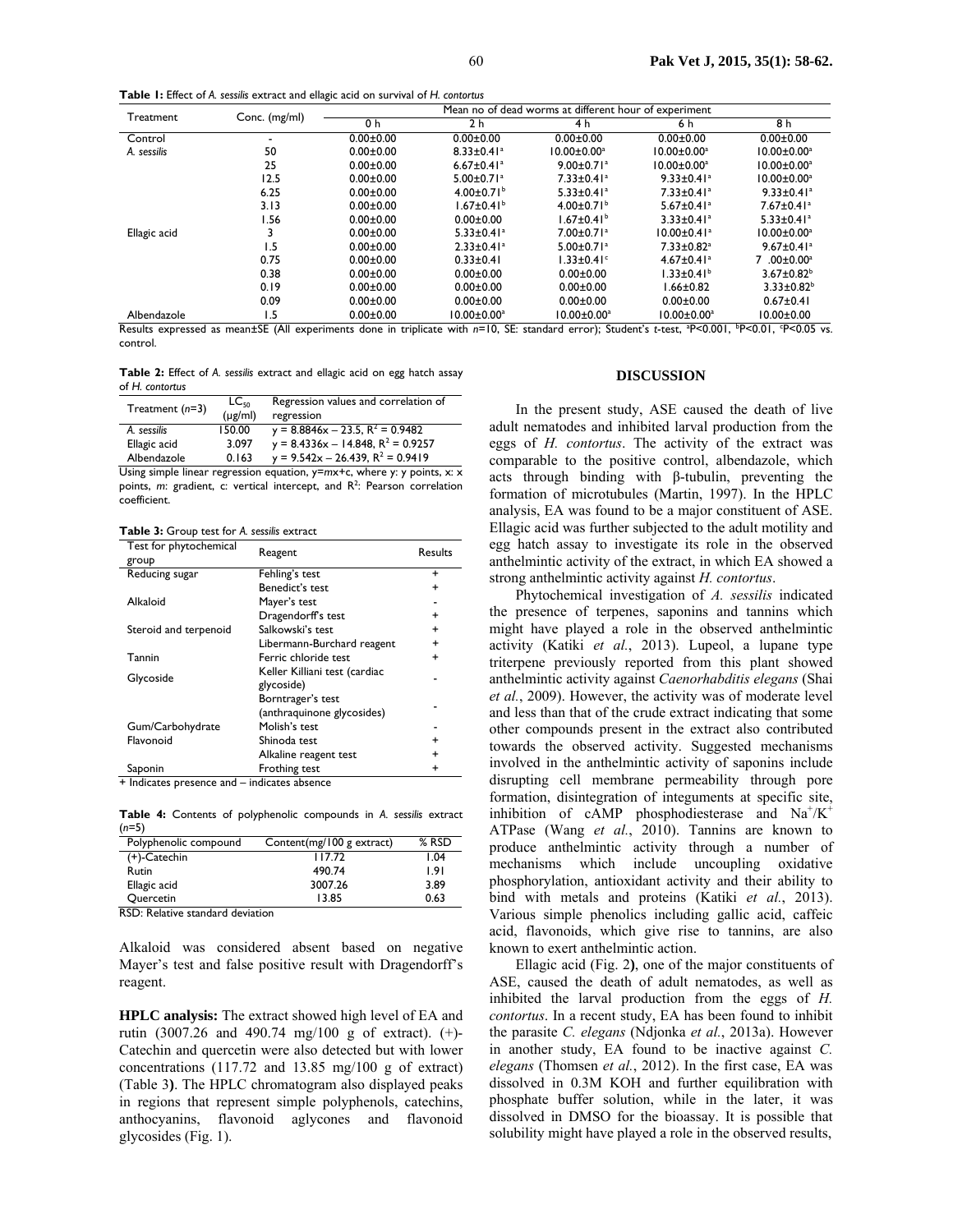

**Fig. 1:** HPLC chromatogram of *A. sessilis* extract (Peaks 1: (+)-catechin, 2: rutin, 3: ellagic acid, 4: quercetin).



**Fig. 2:** Structure of ellagic acid

since solubility of EA in DMSO is only  $\sim 0.14$  mg/ml, while in alkaline solution, it is as high as 10 mg/ml. It can be assumed that maximum amounts of ingested EA will remain in the solution in the alkaline milieu of the intestine to give anthelmintic action. In another report, EA inhibited wild type as well as levamisole and albendazole resistant strains of *C. elegans* indicating that the mechanism of action of EA is different from that of aforementioned anthelmintic drugs (Ndjonka *et al.*, 2013b). Ellagic acid and related antioxidants are excellent acceptor of free radicals. Thus, they can also quench electrons from various biological systems including that of electron transport system (ETS). Disruption of electron flow in ETS results in the inhibition of oxidative phophorylation (Vattem and Shetty, 2005). Depletion of ATP in nematodes might be one of the mechanisms through which EA and other phenolics exert anthelmintic action. The content of EA in ASE was found to be much higher (1.59 g/kg dried plant material) than many other plants including that of chestnut bark (1.17 g/kg dried plant material), one of the commercial sources of ellagic acid (Vekiari *et al.*, 2008). Phytochemical group test indicated the presence of tannins in ASE. Thus, it is possible that the ellagitannis present in ASE are converted to ellagic acid through hydrolysis, thus further increasing the concentration of ellagic acid in the intestine (Vekiari *et al.*, 2008; Arapitsas, 2012).

**Conclusion:** Present investigation revealed that EA possesses strong anthelmintic activity and was the major responsible constituent for the observed activity of ASE. Thus, EA rich food can be a good choice for control and prevention of helminthiasis. Synergism often plays an important role for enhanced bioactivity of plant extracts. Thus, plant products containing a range of phytochemicals with anthelmintic action can often be a good choice to control helminthiasis. Present investigation also supported the ethnobotanical use of *A. sessilis* in helminthiasis. Moreover, *A. sessilis* which is considered as an obnoxious weed can be an economical source of ellagic acid.

**Acknowledgement:** We like to thank Beximco Pharmaceuticals Ltd. for providing us standard albendazole. Jamil A Shilpi is a Postdoctoral Fellow at the Centre for Natural Products and Drug Discovery (CENAR), University of Malaya. This work is partially supported by University of Malaya research grant no. UM-C/625/1/HIR/MOHE/SC/37.

**Authors' contribution:** HM, SS, KI, SMR and MSR carried out the experiments on nematodes; HH and MMR carried out the HPLC analysis under the guidance of IAJ;JAS designed the work and prepared the manuscript under the supervision of KA.

#### **REFERENCES**

- Abbas RZ, DD Colwell, Z Iqbal and A Khan, 2014a. Acaricidal drug resistance in poultry red mite (*Dermanyssus gallinae*) and approaches to its management. Worlds Poult Sci J, 70: 113-124.
- Abbas RZ, MA Zaman, DD Colwell, J Gilleard and Z Iqbal, 2014b. Acaricide resistance in cattle ticks and approaches to its management: The state of play. Vet Parasitol, 203: 6-20.
- Alawa C, A Adamu, J Gefu, O Ajanusi, P Abdu and N Chiezey, 2010. *In vivo* efficacy of *Vernonia amygdalina* (Compositae) against natural helminth infection in Bunaji (*Bos indicus*) calves. Pak Vet J, 30: 215- 218.
- Arapitsas P, 2012. Hydrolyzable tannin analysis in food. Food Chem, 135: 1708-1717.
- Arollado EC and MO Osi, 2010. Hematinic activity of *Alternanthera sessilis* (L.) R. BR. (Amaranthaceae) in mice and rats. E-ISRJ, 2: 110- 117.